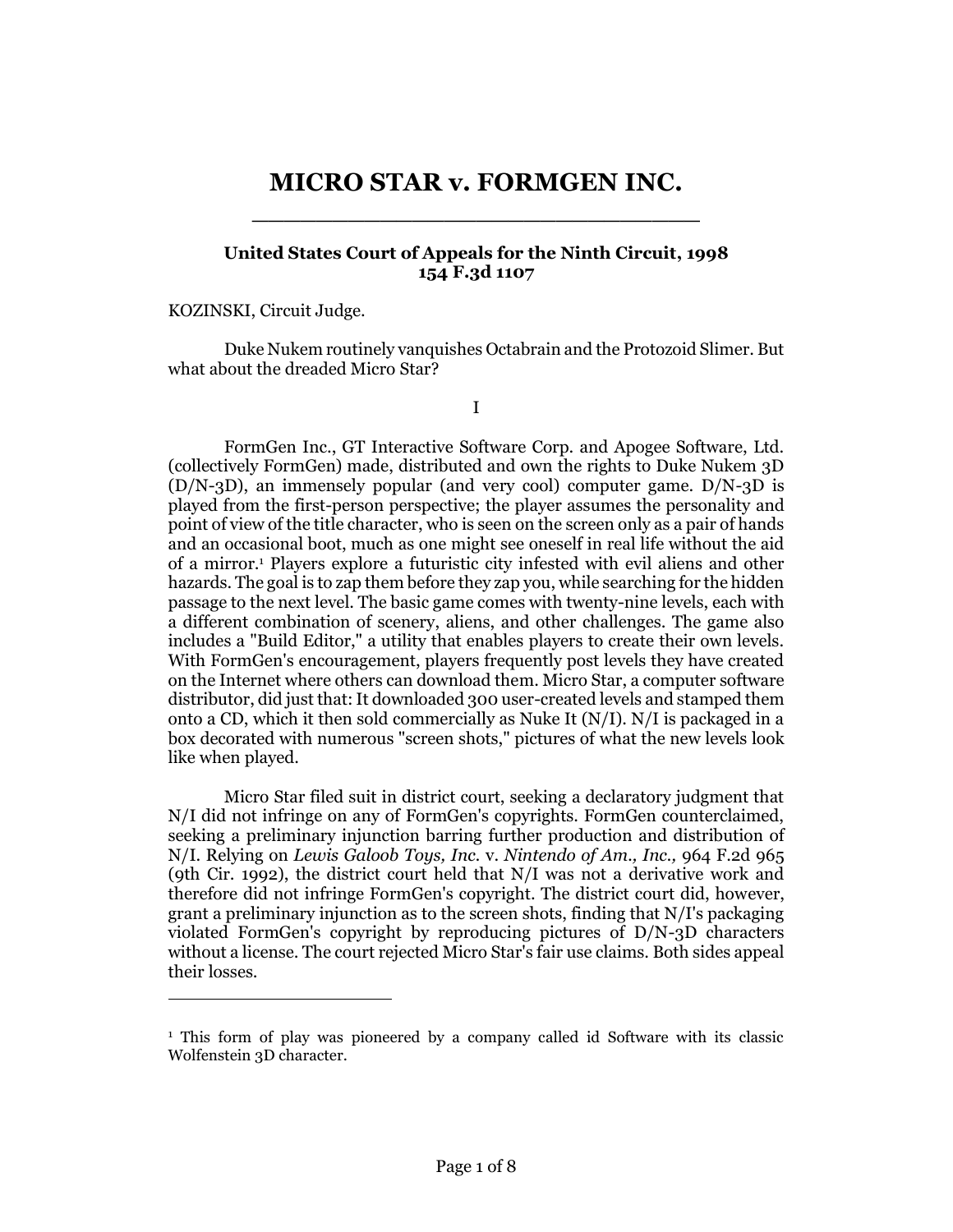A party seeking a preliminary injunction must show "either a likelihood of success on the merits and the possibility of irreparable injury, or that serious questions going to the merits were raised and the balance of hardships tips sharply in its favor." *Johnson Controls, Inc.* v. *Phoenix Control Systems, Inc.,* 886 F.2d 1173, 1174 (9th Cir. 1989). Because "in a copyright infringement claim, a showing of a reasonable likelihood of success on the merits raises a presumption of irreparable harm," *id.,* FormGen need only show a likelihood of success on the merits to get the preliminary injunction it seeks (barring the manufacture and distribution of N/I) and to preserve the preliminary injunction it already won (barring the screen shots on N/I's packaging).

## III

To succeed on the merits of its claim that N/I infringes FormGen's copyright, FormGen must show (1) ownership of the copyright to  $D/N$ -3D, and (2) copying of protected expression by Micro Star. *See Triad Systems Corp*. v. *Southeastern Express Co.,* 64 F.3d 1330, 1335 (9th Cir. 1995). FormGen's copyright registration creates a presumption of ownership, *see id.,* and we are satisfied that FormGen has established its ownership of the copyright. We therefore focus on the latter issue.

FormGen alleges that its copyright is infringed by Micro Star's unauthorized commercial exploitation of user-created game levels. In order to understand FormGen's claims, one must first understand the way D/N-3D works. The game consists of three separate components: the game engine, the source art library and the MAP files.<sup>2</sup> The game engine is the heart of the computer program; in some sense, it *is* the program. It tells the computer when to read data, save and load games, play sounds and project images onto the screen. In order to create the audiovisual display for a particular level, the game engine invokes the MAP file that corresponds to that level. Each MAP file contains a series of instructions that tell the game engine (and, through it, the computer) what to put where. For instance, the MAP file might say scuba gear goes at the bottom of the screen. The game engine then goes to the source art library, finds the image of the scuba gear, and puts it in just the right place on the screen.<sup>3</sup> The MAP file describes the level in

<sup>2</sup> So-called because the files all end with the extension ".MAP". Also, no doubt, because they contain the layout for the various levels.

<sup>3</sup> Actually, this is all a bit metaphorical. Computer programs don't actually go anywhere or fetch anything. Rather, the game engine receives the player's instruction as to which game level to select and instructs the processor to access the MAP file corresponding to that level. The MAP file, in turn, consists of a series of instructions indicating which art images go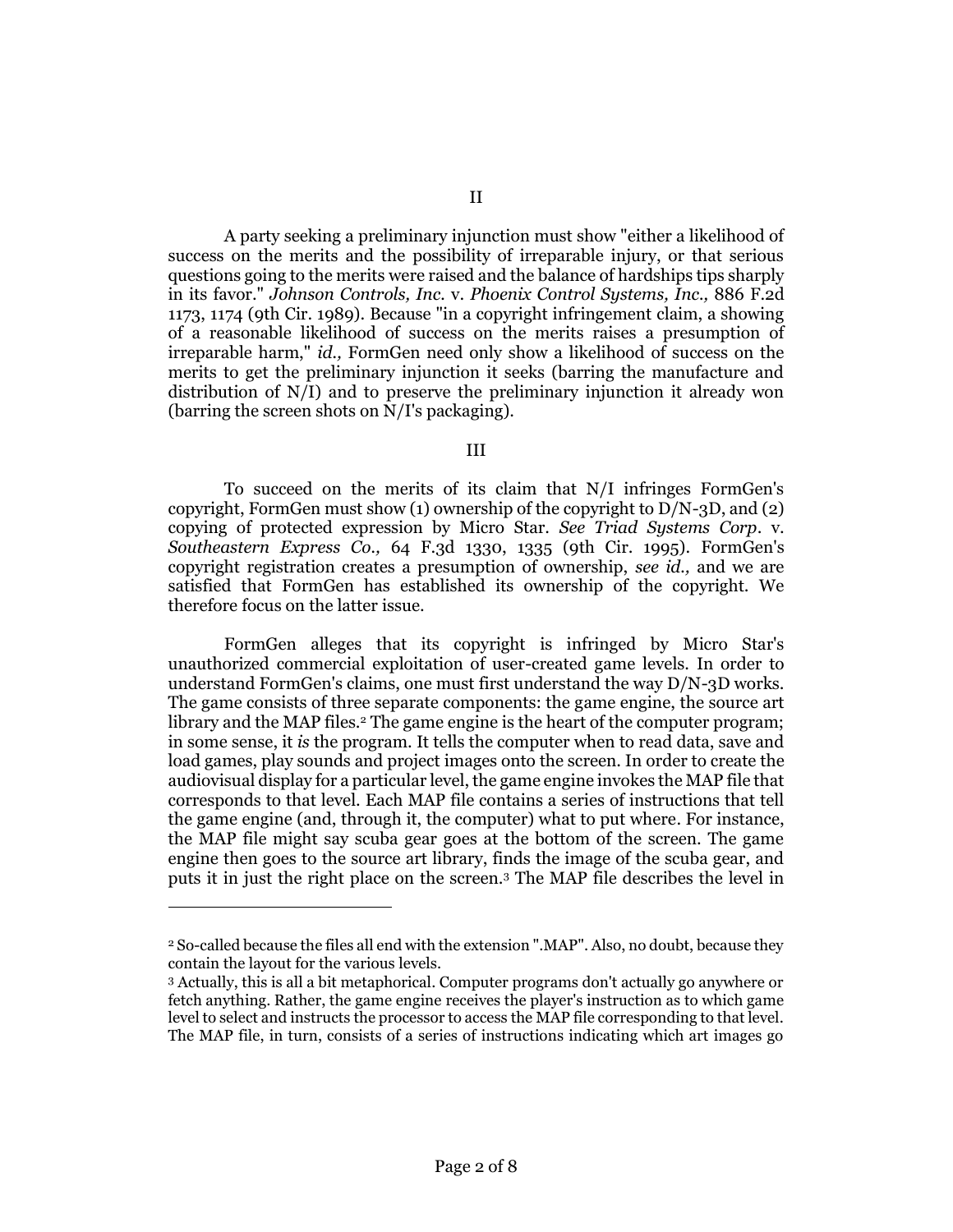painstaking detail, but it does not actually contain any of the copyrighted art itself; everything that appears on the screen actually comes from the art library. Think of the game's audiovisual display as a paint-by-numbers kit. The MAP file might tell you to put blue paint in section number 565, but it doesn't contain any blue paint itself; the blue paint comes from your palette, which is the low-tech analog of the art library, while you play the role of the game engine. When the player selects one of the N/I levels, the game engine references the N/I MAP files, but still uses the D/N-3D art library to generate the images that make up that level.

FormGen points out that a copyright holder enjoys the exclusive right to prepare derivative works based on D/N-3D. *See* 17 U.S.C. § 106(2) (1994). According to FormGen, the audiovisual displays generated when D/N-3D is run in conjunction with the N/I CD MAP files are derivative works that infringe this exclusivity. Is FormGen right? The answer is not obvious.

The Copyright Act defines a derivative work as a work based upon one or more preexisting works, such as a translation, musical arrangement, dramatization, fictionalization, motion picture version, sound recording, art reproduction, abridgment, condensation, or any other form in which a work may be recast, transformed, or adapted. A work consisting of editorial revisions, annotations, elaborations, or other modifications which, as a whole, represent an original work of authorship, is a "derivative work."

*Id*. § 101. The statutory language is hopelessly overbroad, however, for "every book in literature, science and art, borrows and must necessarily borrow, and use much which was well known and used before." *Emerson* v. *Davies,* 8 F. Cas. 615, 619 (C.C.D. Mass. 1845) (No. 4436), *quoted in* 1 *Nimmer on Copyright,* § 3.01, at 3-2 (1997). To narrow the statute to a manageable level, we have developed certain criteria a work must satisfy in order to qualify as a derivative work. One of these is that a derivative work must exist in a "concrete or permanent form," *Galoob,* 964 F.2d at 967 (internal quotation marks omitted), and must substantially incorporate protected material from the preexisting work, *see Litchfield* v. *Spielberg,* 736 F.2d 1352, 1357 (9th Cir. 1984). Micro Star argues that N/I is not a derivative work because the audiovisual displays generated when D/N-3D is run with N/I's MAP files are not incorporated in any concrete or permanent form, and the MAP files do not copy any of D/N-3D's protected expression. It is mistaken on both counts.

where. When the MAP file calls for a particular art image, the game engine tells the processor to access the art library for instructions on how each pixel on the screen must be colored in order to paint that image.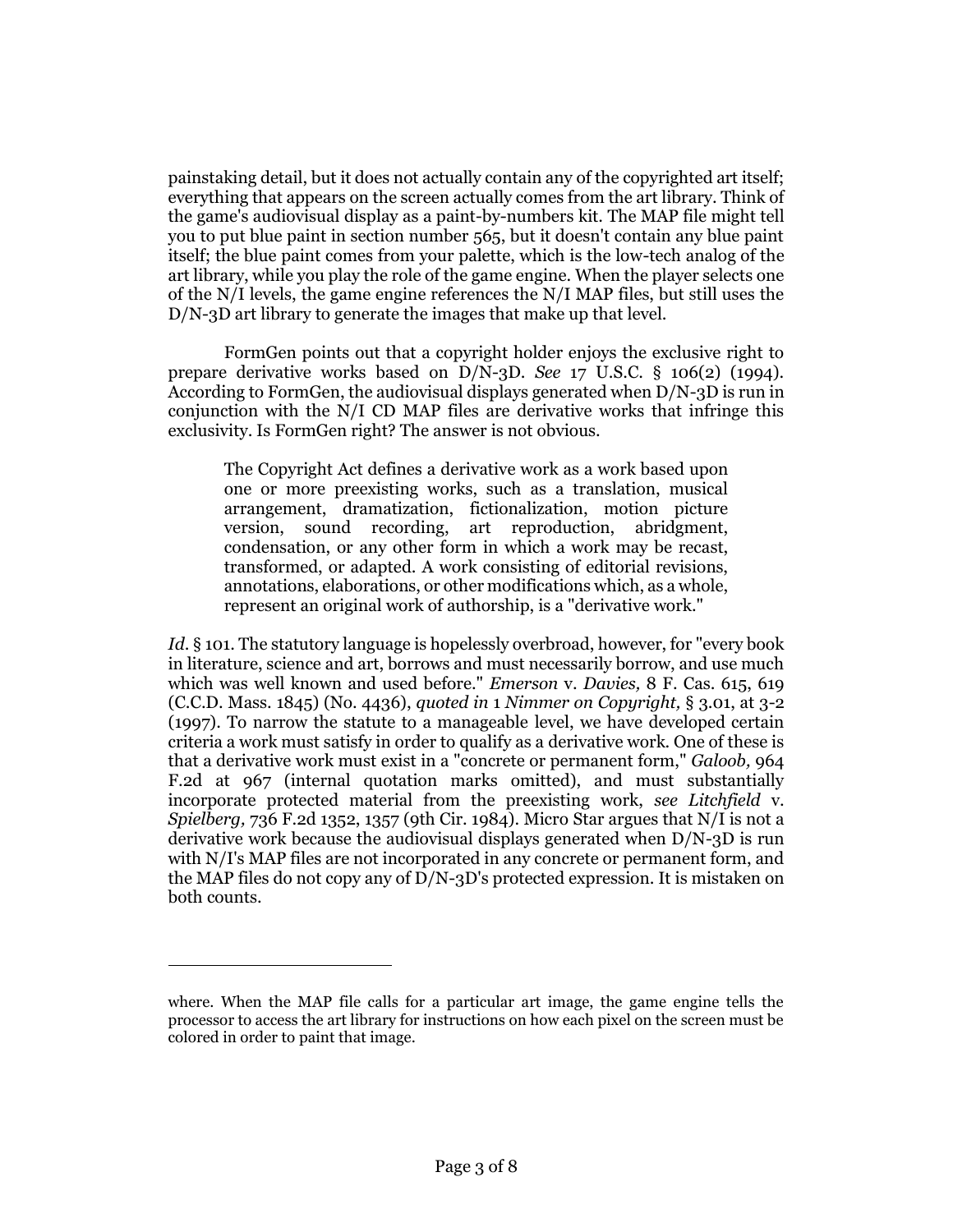The requirement that a derivative work must assume a concrete or permanent form was recognized without much discussion in *Galoob*. There, we noted that all the Copyright Act's examples of derivative works took some definite, physical form and concluded that this was a requirement of the Act. *See Galoob,* 964 F.2d at 967-68; *see also* Edward G. Black & Michael H. Page, *Add-On Infringements,* 15 Hastings Comm/Ent. L.J. 615, 625 (1993) (noting that in *Galoob* the Ninth Circuit "re-examined the statutory definition of derivative works offered in section 101 and found an independent fixation requirement of sorts built into the statutory definition of derivative works"). Obviously, N/I's MAP files themselves exist in a concrete or permanent form; they are burned onto a CD-ROM. *See ProCD, Inc.* v. *Zeidenberg,* 86 F.3d 1447, 1453 (7th Cir. 1996) (computer files on a CD are fixed in a tangible medium of expression). But what about the audiovisual displays generated when D/N-3D runs the N/I MAP files--i.e., the actual game level as displayed on the screen? Micro Star argues that, because the audiovisual displays in *Galoob* didn't meet the "concrete or permanent form" requirement, neither do N/I's.

In *Galoob,* we considered audiovisual displays created using a device called the Game Genie, which was sold for use with the Nintendo Entertainment System. The Game Genie allowed players to alter individual features of a game, such as a character's strength or speed, by selectively "blocking the value for a single data byte sent by the game cartridge to the [Nintendo console] and replacing it with a new value." *Galoob,* 964 F.2d at 967. Players chose which data value to replace by entering a code; over a billion different codes were possible. The Game Genie was dumb; it functioned only as a window into the computer program, allowing players to temporarily modify individual aspects of the game. *See Lewis Galoob Toys, Inc.* v. *Nintendo of Am., Inc.,* 780 F. Supp. 1283, 1289 (N.D. Cal. 1991).

Nintendo sued, claiming that when the Game Genie modified the game system's audiovisual display, it created an infringing derivative work. We rejected this claim because "[a] derivative work must incorporate a protected work in some concrete or permanent form." *Galoob,* 964 F.2d at 967 (internal quotation marks omitted). The audiovisual displays generated by combining the Nintendo System with the Game Genie were not incorporated in any permanent form; when the game was over, they were gone. Of course, they could be reconstructed, but only if the next player chose to reenter the same codes.<sup>4</sup>

<sup>4</sup> A low-tech example might aid understanding. Imagine a product called the Pink Screener, which consists of a big piece of pink cellophane stretched over a frame. When put in front of a television, it makes everything on the screen look pinker. Someone who manages to record the programs with this pink cast (maybe by filming the screen) would have created an infringing derivative work. But the audiovisual display observed by a person watching television through the Pink Screener is not a derivative work because it does not incorporate the modified image in any permanent or concrete form. The Game Genie might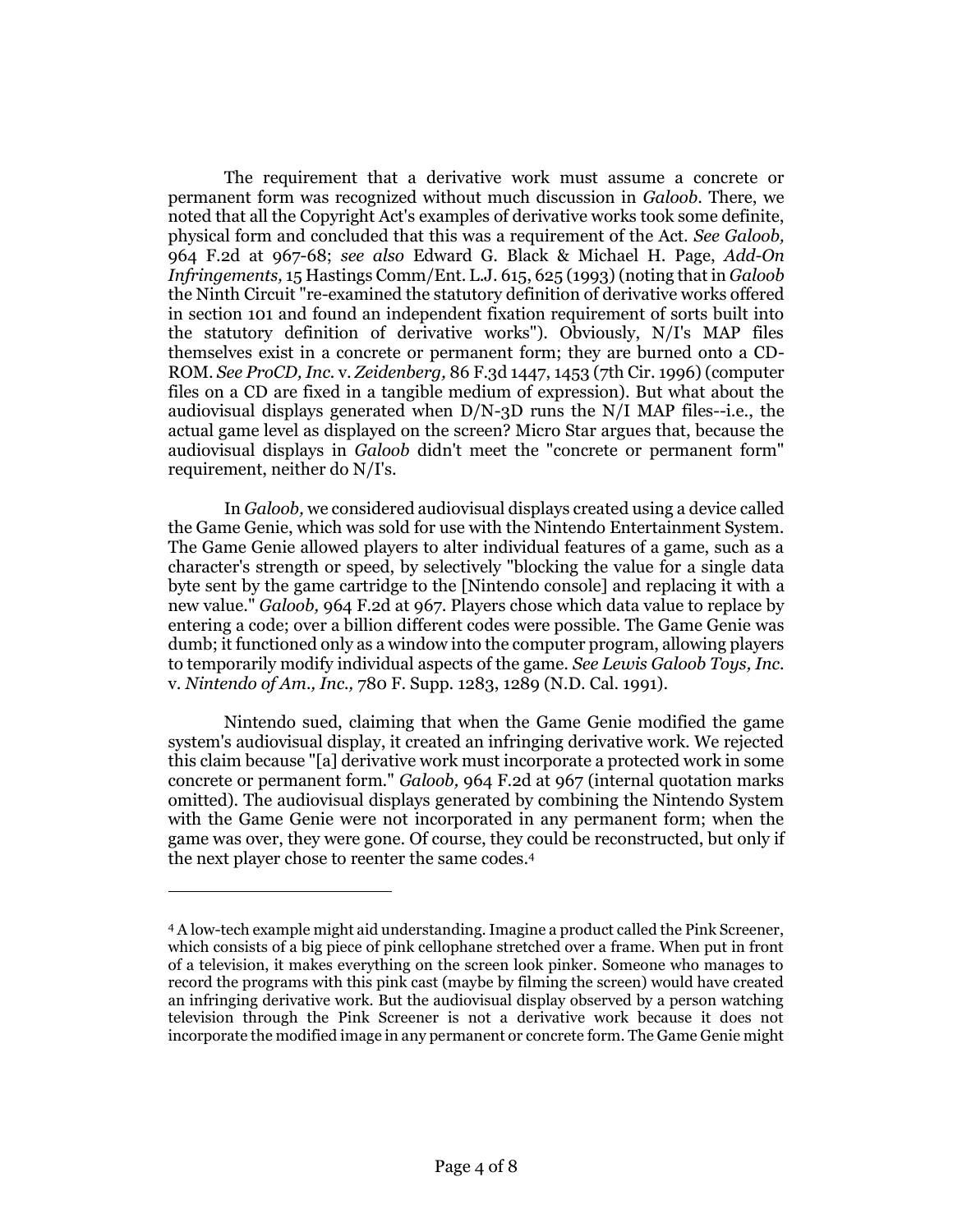Micro Star argues that the MAP files on N/I are a more advanced version of the Game Genie, replacing old values (the MAP files in the original game) with new values (N/I's MAP files). But, whereas the audiovisual displays created by Game Genie were never recorded in any permanent form, the audiovisual displays generated by D/N-3D from the N/I MAP files are--in the MAP files themselves. In *Galoob,* the audiovisual display was defined by the original game cartridge, not by the Game Genie; no one could possibly say that the data values inserted by the Game Genie described the audiovisual display. In the present case the audiovisual display that appears on the computer monitor when a N/I level is played is described--in exact detail--by a N/I MAP file.

This raises the interesting question whether an exact, down to the last detail, description of an audiovisual display (and--by definition--we know that MAP files do describe audiovisual displays down to the last detail) counts as a permanent or concrete form for purposes of *Galoob*. We see no reason it shouldn't. What, after all, does sheet music do but describe in precise detail the way a copyrighted melody sounds? *See* 1 William F. Patry, *Copyright Law and Practice* 168 (1994) ("[A] musical composition may be embodied in sheet music . . . ."). To be copyrighted, pantomimes and dances may be "described in sufficient detail to enable the work to be performed from that description." *Id.* at 243 (citing *Compendium II of Copyright Office Practices* § 463); *see also Horgan* v. *MacMillan, Inc.,* 789 F.2d 157, 160 (2d Cir. 1986). Similarly, the N/I MAP files describe the audiovisual display that is to be generated when the player chooses to play D/N-3D using the N/I levels. Because the audiovisual displays assume a concrete or permanent form in the MAP files, *Galoob* stands as no bar to finding that they are derivative works.

In addition, "[a] work will be considered a derivative work only if it would be considered an infringing work if the material which it has derived from a preexisting work had been taken without the consent of a copyright proprietor of such preexisting work." *Mirage Editions* v. *Albuquerque A.R.T. Co.,* 856 F.2d 1341, 1343 (quoting 1 *Nimmer on Copyright* § 3.01 (1986)) (internal quotation marks omitted). "To prove infringement, [FormGen] must show that [D/N-3D's and N/I's audiovisual displays] are substantially similar in both ideas and expression." *Litchfield* v. *Spielberg,* 736 F.2d 1352, 1356 (9th Cir. 1984) (emphasis omitted). Similarity of ideas may be shown by comparing the objective details of the works: plot, theme, dialogue, mood, setting, characters, etc. *See id*. Similarity of expression focuses on the response of the ordinary reasonable person, and considers the total concept and feel of the works. *See id.* at 1356-57. FormGen will doubtless succeed in making these showings since the audiovisual displays

be described as a fancy Pink Screener for video games, changing a value of the game as perceived by the current player, but never incorporating the new audiovisual display into a permanent or concrete form.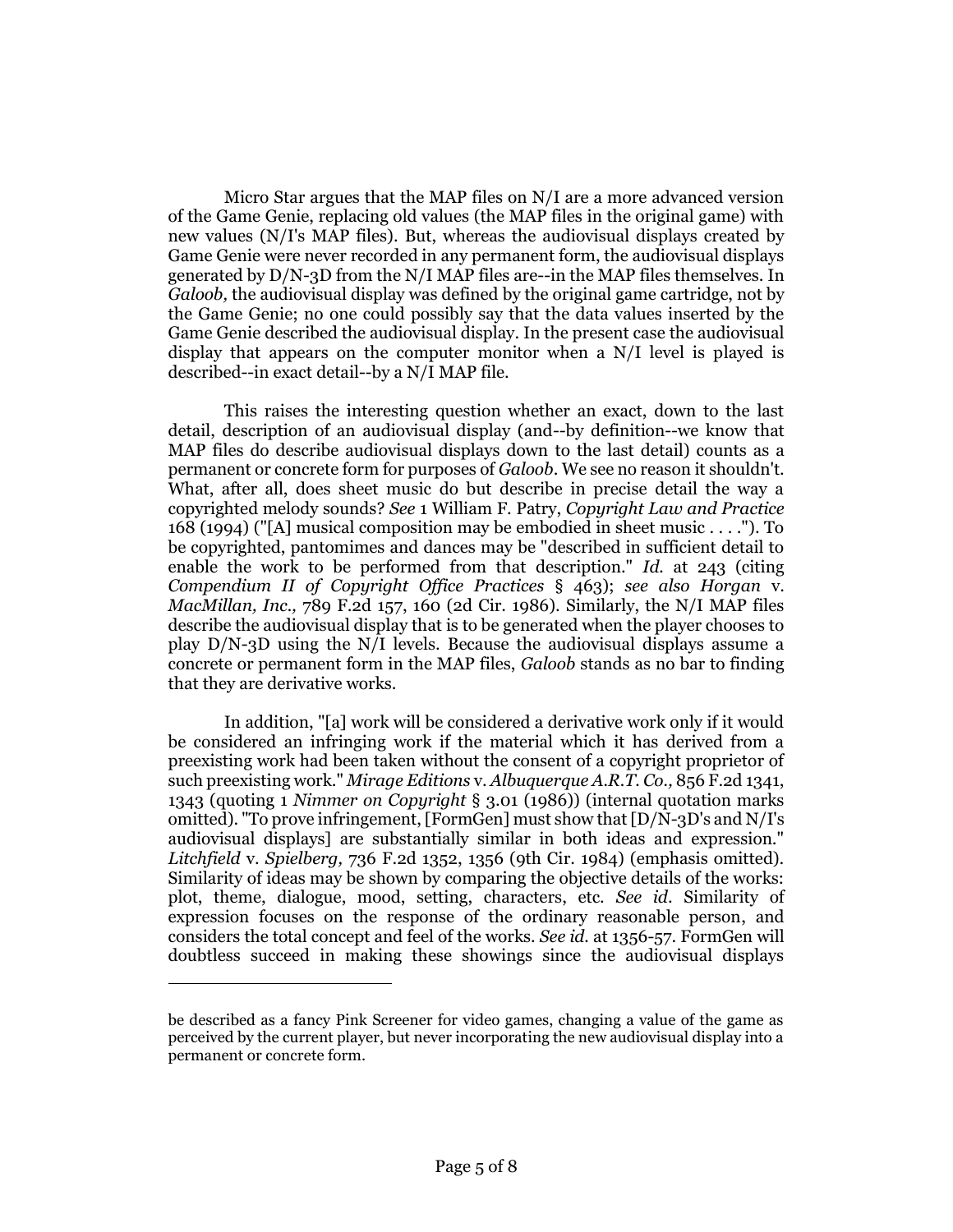generated when the player chooses the N/I levels come entirely out of D/N-3D's source art library. *Cf. Atari, Inc.* v. *North Am. Philips Consumer Elec. Co.,* 672 F.2d 607, 620 (7th Cir. 1982) (finding two video games substantially similar because they shared the same "total concept and feel").

Micro Star further argues that the MAP files are not derivative works because they do not, in fact, incorporate any of D/N-3D's protected expression. In particular, Micro Star makes much of the fact that the N/I MAP files reference the source art library, but do not actually contain any art files themselves. Therefore, it claims, nothing of D/N-3D's is reproduced in the MAP files. In making this argument, Micro Star misconstrues the protected work. The work that Micro Star infringes is the D/N-3D story itself--a beefy commando type named Duke who wanders around post-Apocalypse Los Angeles, shooting Pig Cops with a gun, lobbing hand grenades, searching for medkits and steroids, using a jetpack to leap over obstacles, blowing up gas tanks, avoiding radioactive slime. A copyright owner holds the right to create sequels, *see Trust Co. Bank* v. *MGM/UA Entertainment Co.,* 772 F.2d 740 (11th Cir. 1985), and the stories told in the N/I MAP files are surely sequels, telling new (though somewhat repetitive) tales of Duke's fabulous adventures. A book about Duke Nukem would infringe for the same reason, even if it contained no pictures.<sup>5</sup>

Micro Star nonetheless claims that its use of D/N-3D's protected expression falls within the doctrine of fair use, which permits unauthorized use of copyrighted works "for purposes such as criticism, comment, news reporting, teaching (including multiple copies for classroom use), scholarship, or research." 17 U.S.C. § 107; *see Narell* v. *Freeman,* 872 F.2d 907, 913 (9th Cir. 1989). Section 107 instructs courts "determining whether the use made of a work in any particular case is a fair use" to consider four factors: (1) the purpose and character of the use, including whether it is commercial in nature; (2) the nature of the copyrighted work; (3) the amount and substantiality of the copied material in relation to the copyrighted work as a whole; and (4) the effect of the use on the potential market for the copyrighted work. 17 U.S.C. § 107.

As a preliminary matter, Micro Star asks us to focus on the player's use of the N/I CD in evaluating the fair use claim, because--according to Micro Star--the player actually creates the derivative work. In *Galoob,* after we assumed for purposes of argument that the Game Genie did create derivative works, we went on to consider the fair use defense from the player's point of view. *See Galoob,* 964 F.2d at 970. But the fair use analysis in *Galoob* was not necessary and therefore is clearly dicta. More significantly, Nintendo alleged only contributory infringement-

<sup>5</sup> We note that the N/I MAP files can only be used with D/N-3D. If another game could use the MAP files to tell the story of a mousy fellow who travels through a beige maze, killing vicious saltshakers with paperclips, then the MAP files would not incorporate the protected expression of D/N-3D because they would not be telling a D/N-3D story.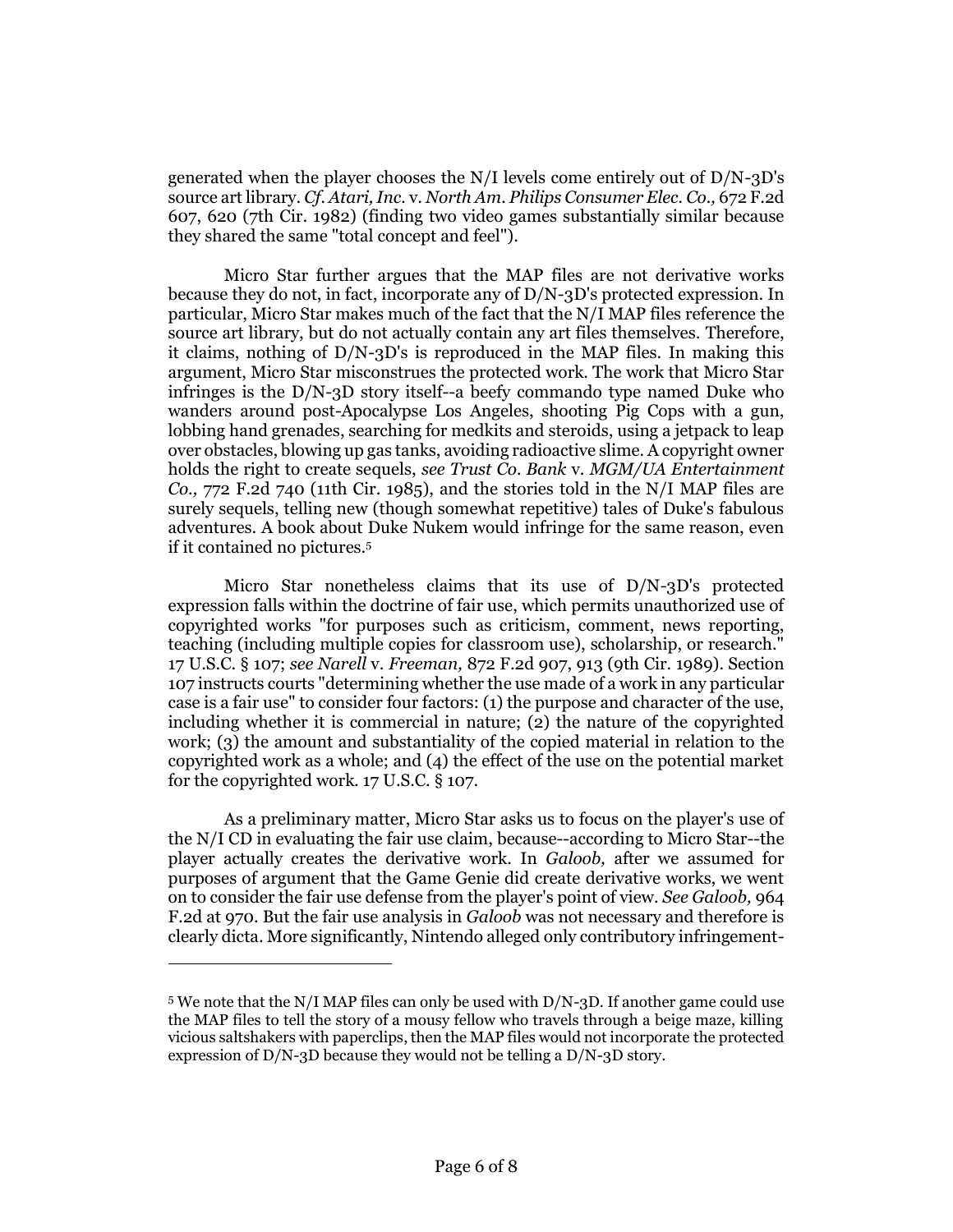-that Galoob was helping consumers create derivative works; FormGen here alleges direct infringement by Micro Star, because the MAP files encompass new Duke stories, which are themselves derivative works.

Our examination of the section 107 factors yields straightforward results. Micro Star's use of FormGen's protected expression was made purely for financial gain. While that does not end our inquiry, *see Campbell* v. *Acuff-Rose Music, Inc.,* 510 U.S. 569, 584, 127 L. Ed. 2d 500, 114 S. Ct. 1164 (1994), "every commercial use of copyrighted material is presumptively an unfair exploitation of the monopoly privilege that belongs to the owner of the copyright." *Sony Corp. of Am.* v. *Universal City Studios, Inc.,* 464 U.S. 417, 451, 78 L. Ed. 2d 574, 104 S. Ct. 774 (1984).<sup>6</sup> The Supreme Court has explained that the second factor, the nature of the copyrighted work, is particularly significant because "some works are closer to the core of intended copyright protection than others, with the consequence that fair use is more difficult to establish when the former works are copied." *Campbell,* 510 U.S. at 586. The fair use defense will be much less likely to succeed when it is applied to fiction or fantasy creations, as opposed to factual works such as telephone listings. *See United Tel. Co.* v *Johnson Publ'g Co.,* 855 F.2d 604, 609 (8th Cir. 1988); *see also Stewart* v. *Abend,* 495 U.S. 207, 237, 109 L. Ed. 2d 184, 110 S. Ct. 1750 (1990). Duke Nukem's world is made up of aliens, radioactive slime and freezer weapons--clearly fantasies, even by Los Angeles standards. N/I MAP files "expressly use[] the [D/N-3D] story's unique setting, characters, [and] plot," *Stewart,* 495 U.S. at 238; both the quantity and importance of the material Micro Star used are substantial. Finally, by selling N/I, Micro Star "impinged on [FormGen's] ability to market new versions of the [D/N-3D] story." *Stewart,* 495 U.S. at 238; *see also Twin Peaks Productions, Inc.* v. *Publications Int'l, Ltd.,* 996 F.2d 1366, 1377 (2d Cir. 1993). Only FormGen has the right to enter that market; whether it chooses to do so is entirely its business. "[N/I] neither falls into any of the categories enumerated in section 107 nor meets the four criteria set forth in section 107." *Stewart,* 495 U.S. at 237. It is not protected by fair use.

Micro Star also argues that it is the beneficiary of the implicit license FormGen gave to its customers by authorizing them to create new levels. Section 204 of the Copyright Act requires the transfer of the exclusive rights granted to copyright owners (including the right to prepare derivative works) to be in writing. *See* 17 U.S.C. § 204(a); *Effects Assocs., Inc.* v. *Cohen,* 908 F.2d 555, 556 (9th Cir. 1990). A nonexclusive license may, however, be granted orally or implied by

<sup>6</sup> Of course, transformative works have greater recourse to the fair use defense as they "lie at the heart of the fair use doctrine's guarantee of breathing space within the confines of copyright . . . and the more transformative the new work, the less will be the significance of other factors, like commercialism, that may weigh against a finding of fair use." *Campbell,* 510 U.S. at 579 (citations omitted). N/I can hardly be described as transformative; anything but.